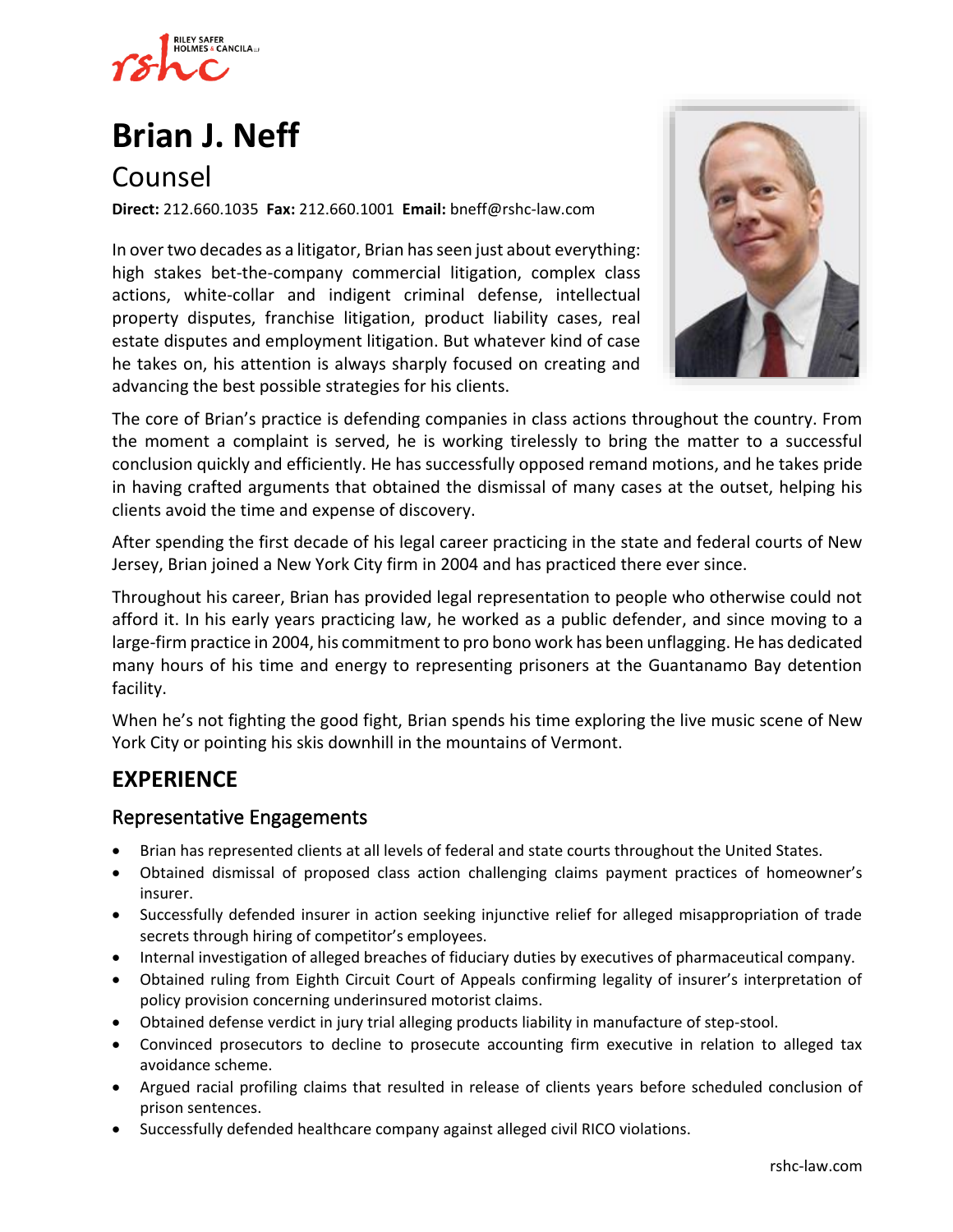

- Represented Guantanamo Bay detainee in successful Period Review Board hearing, resulting in transfer of client to home country.
- Mediated to a successful outcome high-value collection claims on behalf of education services provider.
- Resolved decades-old partnership dispute arising from ownership of Manhattan apartment building.
- Successfully defended on appeal jury and bench verdicts rejecting bad faith claims against insurer.

### **CREDENTIALS**

#### Education

University of Utah College of Law, J.D. 1993 Member, *Utah Law Review* Saint Michael's College, B.A., 1987

#### Bar Admissions

- New York New Jersey Massachusetts Vermont United States Supreme Court U.S. Court of Appeals for the D.C. Circuit U.S. Court of Appeals for the Third Circuit U.S. District Court for the Central District of Illinois U.S. District Court for the District of Massachusetts U.S. District Court for the District of New Jersey U.S. District Court for the Eastern District of New York
- U.S. District Court for the Southern District of New York

## **PUBLICATIONS & PRESENTATIONS**

Antitrust Sentencing Post-Booker: What We Know So Far, 5 Antitrust Source 1 (2006)

Damages Recoverable in Franchise Termination Cases, N.J. Law., FEBRUARY 2000, at 40 (2000)

- Comment, Retroactivity and the Civil Rights Act of 1991; an Opportunity for Reform, 1993 Utah L. Rev. 475 (1993)
- Note, Third-Party Claimants and an Insurer's Duty of Good Faith and Fair Dealing, 1992 Utah L. Rev. 274 (1992)

## **COMMUNITY SERVICE**

#### Pro Bono Activities

- Pro bono representation of Guantanamo Bay detainees from 2005-2016.
- Pro bono representation of Chicago, New York and other cities in Supreme Court of the United States and other courts in opposition to 2017 Executive Orders barring travel from certain Muslim majority countries.
- Pro bono defense of developmentally disabled Newark teen wrongfully charged with assault.